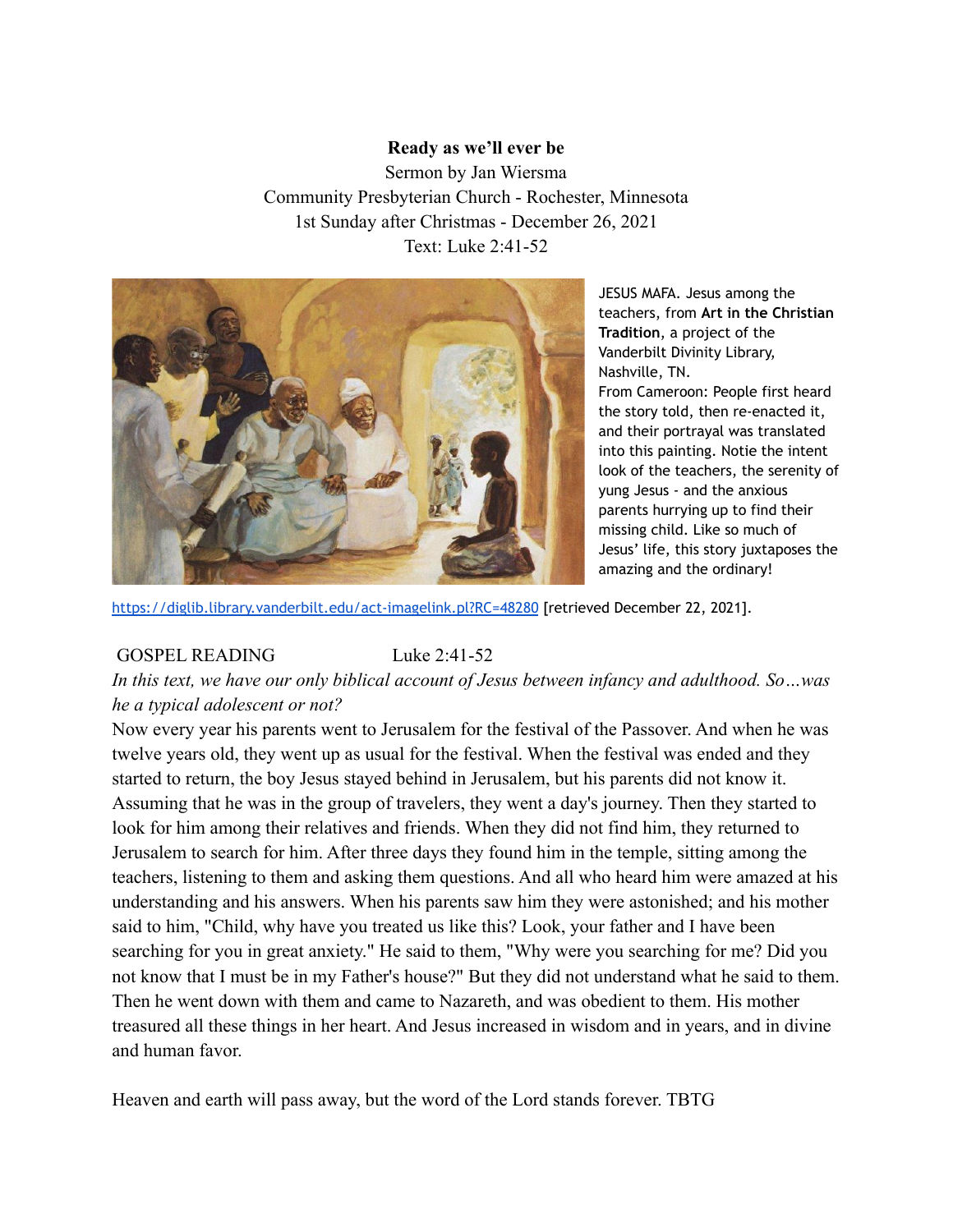So what do you think? Was Jesus a typical adolescent? For that matter, were his parents typical parents? Imagine how it was for them, when they heard from the angels: "Yup, he's gonna be holy, God's Son. And, incidentally, he's the savior. Got that? OK, we got the ball rolling, now it's up to you. Raise him right!" Ulp. Puts a whole new spin on the term "god-parents," doesn't it? As someone said, Mary *must* have been a teenager, because only a teenager would be naive enough to say yes to something that daunting. Anyone older and wiser would have asked about the return policy. Was Mary ready? Probably not. But she agreed anyway. How did she and Joseph do?

In this brief text, we have a quick TikTok-type glimpse of the family twelve years later. Notice that in this one little trip to Jerusalem, we see Mary and Joseph run the gamut from devout, clueless, panicking, angry, to astonished, and, finally, obeyed. Unpack that: devout, because they went every year to worship in Jerusalem, no easy journey. Clueless, because they lost him on the way home. Panicking, when they realized they'd mislaid him. Angry when they found him and relief replaced fear. Astonished because he really was *that good*. And finally, obeyed. Is there anything there a typical parent of a teenager can't identify with? Sounds pretty normal to me.

In Jesus' TikTok video, we see that he is independent (staying behind alone), self-confident (engaging the teachers), well-educated (amazing his listeners), puzzled ("Mom. Dad. Duh!! Where did you think I'd be? *I* knew where I was!"), and, finally, obedient. Obviously, his parents had raised him well, or at least well enough for what God had in mind for him. Other than actually being super-smart, when most teenagers just think they're super-smart, he sounds kind of typical, too. Was he ready for what lay ahead of him? Yes...but he still had room to grow, in wisdom and in years. Like any normal twelve-year-old.

What is normal anyway? Quite a few years ago there was a popular song that went, "What if God was one of us? Just a slob like one of us? Just a stranger on the bus, trying to get home?" It struck a chord with a lot of people. It sounds so absurd. And so true. The point of Christmas, the incarnation, the Word made flesh, is that God *is* one of us. None of our human feelings are foreign to God. We don't need to be ashamed of them, or pretend we're not having them.

Now is a good time to keep that in mind. You are not crazy, and you don't have to act like you're superhuman. As one person put it, "It's normal to feel tired in tiring times. It's normal to feel anxious in anxious times. It's normal to feel sad in sad times. These are tiring, anxious, sad times." About the only thing I personally feel ready for is for this pandemic to be over. I know I'm not ready for the omicron variant. I know our worn-out, dedicated health care workers probably don't feel ready, either. But the future is coming toward us, ready or not. We're all just trying to get through, trying to get home.

For me, it's comforting to know that the way I feel is normal. And that God understands it. That God feels it, too. But God is more than just another stranger on the bus. God is already at home,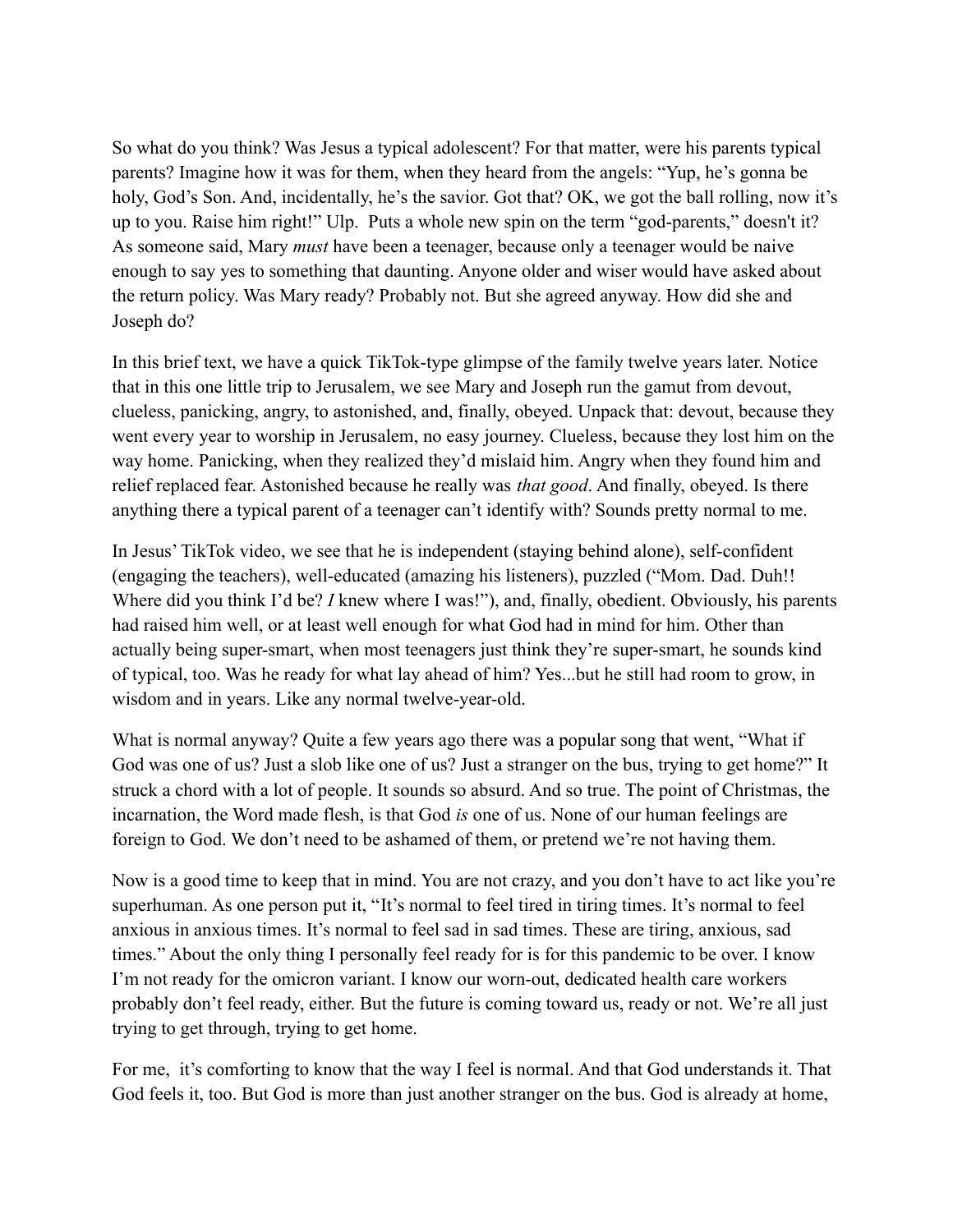and God's home is with us. *You* are God's home. Ready or not, you're as ready as you'll ever be for God to grow in you. In fact, you're ripe for God.

It's when we are at our most vulnerable that God is most likely to get through to us. The writer Kathleen Norris says, "It is precisely because we are weary, and poor in spirit, that God can touch us with hope." She adds, "This is not an easy truth."

No, it's not an easy truth, that at our weakest and feeblest, God touches us with hope. It's, at best, an uneasy truth, maybe even a hard truth. I don't want to be sad, anxious, and tired. It makes me feel so inadequate to the task of setting the world right. I don't want to be weary and poor in spirit. I want to be like the young Jesus in the temple, bursting with confidence, ready to take on the world. Ready to tell God, "I'm your person. Tell me what you want; I'll get 'er done."

I'm *so* not ready. But only *because* I'm not ready to do it on my own, I can be ready for God to take over for me. Let God use me. Not because I'm perfect but because I'm not. It's the same for you. Time to let go and let God.

In that spirit, I need to say a word about one of the contemporary world's most extraordinary religious, moral, and political leaders, whose death I learned of just this morning: Archbishop Desmond Tutu of South Africa. In a very bleak time, his voice was among the most powerful calling for a peaceful end to the evil *apartheid* system that oppressed and dehumanized the black majority of his country. He deplored the violence perpetrated by both sides; he made clear that to dehumanize another person is to dehumanize yourself. After the end of that system, he was appointed to lead the Truth and Reconciliation Commission, bringing victims of brutality face to face with their torturers, and moving beyond forgiveness to reparation, to a justice that doesn't simply mete out punishment but restores the fabric of community. Hearing the victims' first-hand accounts, he wept openly, for the world to see. This great man said, of that time, "One can only be deeply humbled by ordinary people, in their resilience and their magnanimity of spirit." This Nobel Peace laureate bowed to the greatness in ordinary people. He asked to be remembered with these words, "He loved. He laughed. He cried."

Those words could describe you, or me, or any of us. They describe Jesus as well, don't they? What made 12-year-old Jesus typical was that he still had to grow in wisdom as well as years. What makes any of us human is that there is always room to grow. This gives me hope. When we stop feeling, stop seeing one another as human, we cease to grow. We forfeit our own humanity.

What gives me even more hope is God's ready reminder that when I am weak, I am strong in Christ. When I am confused, with Christ as my vision, the way grows clear. When I am feeling sick and tired and unready for anything, I can lay that, too, at the manger as my gift. What gives me hope is that no matter how far you and I have come, there's room for us to grow in wisdom. What gives you hope this year? As you ring in the New Year this week, take a little time, like Mary, to treasure this in your heart. Amen. Thanks be to God.